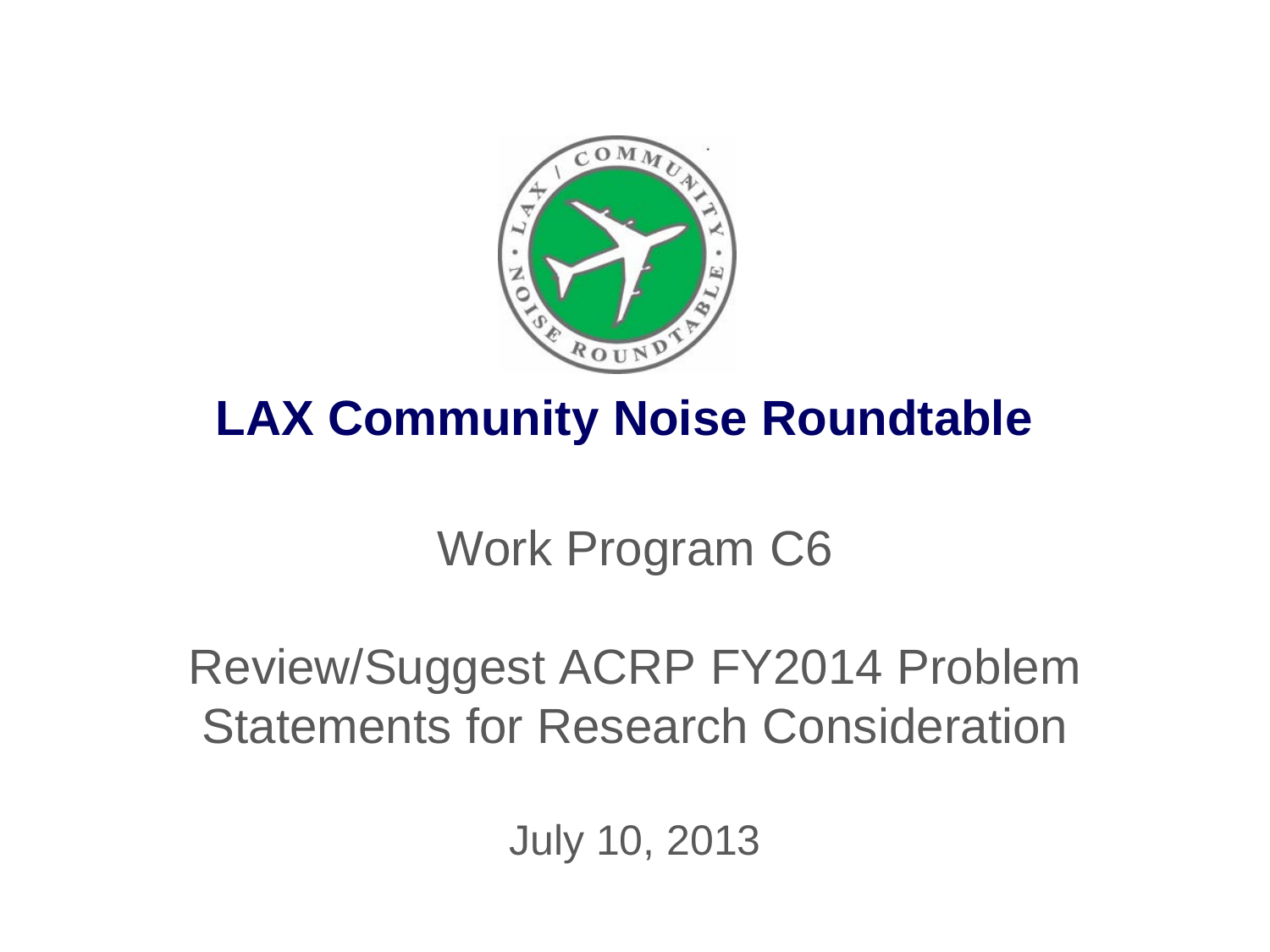

- **ESA Airports reviewed all 115 of the FY2014 ACRP Problem Statements**
	- **7 project continuations, 46 recommended by the ACRP Review Panel, 62 not recommended by the Review Panel**
- **Segregated out the 28 noise-related Problem Statements for the Roundtable's consideration**
- **Developed list of 14 "Recommended" and 14 "Not Recommended" projects based primarily on the potential benefits of the research to communities near LAX**
- **The Roundtable's project recommendations must be received by ACRP within the next couple of days**
- **ACRP will meet on July 14, 2013 to select the 2014 projects**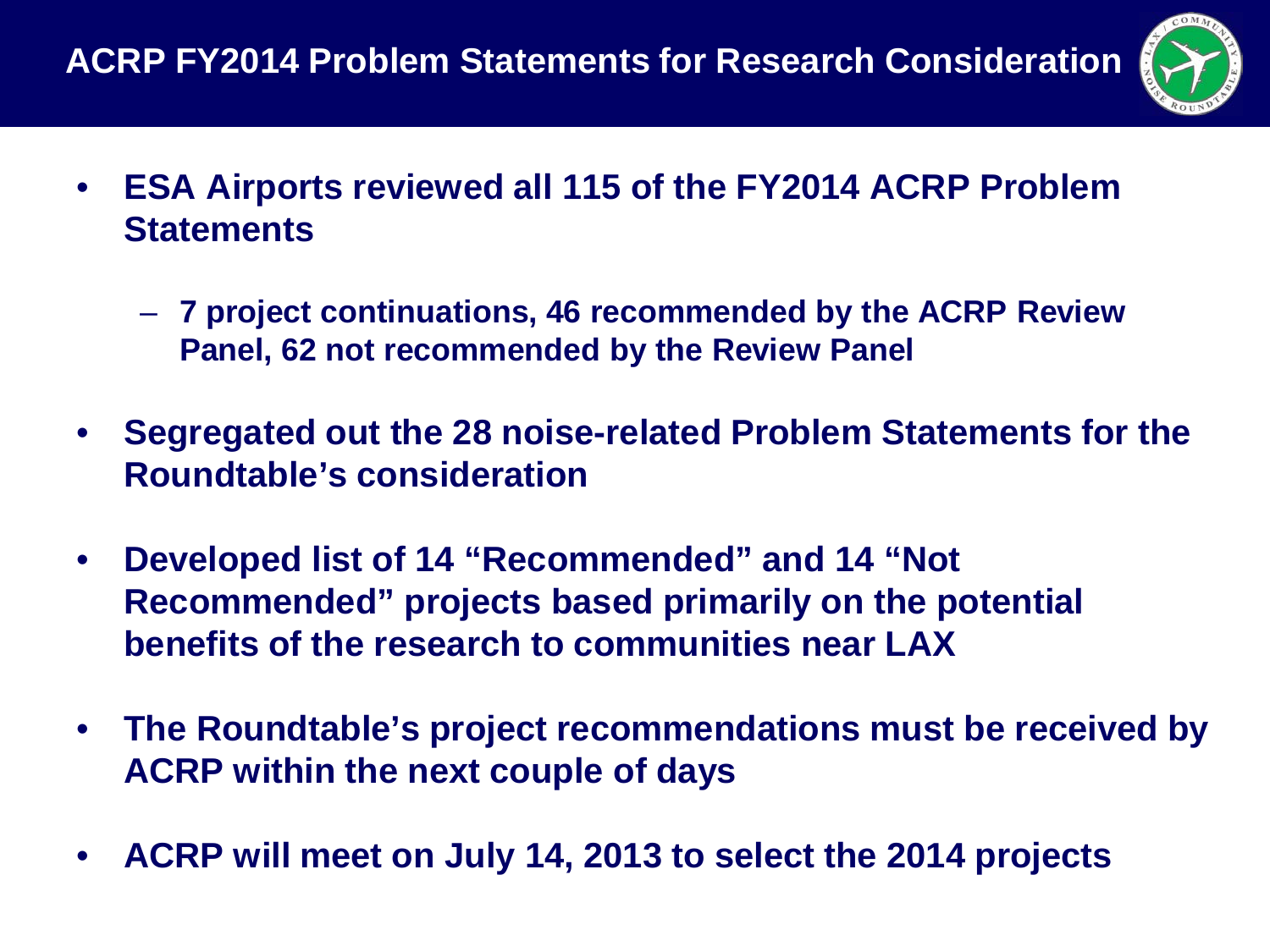#### **ACRP FY2014 Problem Statements for Research Consideration**



| <b>Recommended</b> |                                                                                                                                                |                                     |                                                                                                                  |  |  |
|--------------------|------------------------------------------------------------------------------------------------------------------------------------------------|-------------------------------------|------------------------------------------------------------------------------------------------------------------|--|--|
| No.                | <b>Title</b>                                                                                                                                   | <b>Funding</b><br><b>Allocation</b> | <b>Potential Benefit to Communities Near LAX</b>                                                                 |  |  |
| $14 - 01 - 11$     | Community Engagement with NextGen                                                                                                              | \$300,000                           | Improved understanding of NextGen process.                                                                       |  |  |
| $14 - 01 - 12$     | NextGen Primer                                                                                                                                 | \$750,000                           | Improved understanding of NextGen process.                                                                       |  |  |
| 14-02-03           | Hard and Soft Ground Sound Absorption Methodology for<br>AEDT/INM                                                                              | \$250,000                           | Refined modeling of aircraft noise in the vicinity of<br>LAX.                                                    |  |  |
| $14 - 02 - 19$     | High Altitude Aircraft Noise Methodology for AEDT/INM                                                                                          | \$460,000                           | Refined modeling of aircraft noise in communities<br>more distant from LAX.                                      |  |  |
| 14-02-21           | Design and Implement a Program to Assess Whether<br>Helicopter Noise Annoyance is Significantly Different from Jet<br>Aircraft Noise Annoyance | \$700,000                           | Better understanding of helicopter noise annoyance.                                                              |  |  |
| $14 - 02 - 24$     | Optimization of Aircraft Flight Procedures for Noise Reduction<br>Beyond DNL 65                                                                | \$0                                 | Residents/students in areas less than 65 CNEL might<br>benefit from this research.                               |  |  |
| $14 - 02 - 26$     | Energy and Environmental Benefit of Electrified Taxi Options to<br>Airports                                                                    | \$300,000                           | Better understanding of noise benefits of electrified<br>aircraft taxiing as well as the drawbacks.              |  |  |
| $14 - 02 - 27$     | Determining Whether Unmanned Aircraft Systems (UAS) Will<br>Have Environmental and Energy Influences at Airports                               | \$400,000                           | Better understanding of the potential noise impacts<br>associated with UAS.                                      |  |  |
| 14-02-28           | <b>Evaluation of Noise Level Reduction Test Methods</b>                                                                                        | \$300,000                           | A consistent approach to determining the indoor CNEL<br>for residential sound insulation programs.               |  |  |
| 14-02-29           | Assessing Aircraft Noise Conditions Affecting Student Learning<br><b>Case Studies</b>                                                          | \$600,000                           | Additional information on the effects of aircraft noise<br>on learning.                                          |  |  |
| 14-02-33           | The Effects of Buildings on Airport Noise Contours                                                                                             | \$250,000                           | Refined aircraft noise modeling where buildings do or<br>could play a role in attenuating aircraft noise.        |  |  |
| 14-02-34           | Guidance for Modeling noise for Non-Standard Aircraft Profiles                                                                                 | \$500,000                           | Improve future noise modeling efforts for the LAX<br>environs.                                                   |  |  |
| 14-03-11           | NextGen Procedure Changes for Airspace and Aircraft<br><b>Efficiency and Optimization</b>                                                      | \$500,000                           | Improved understanding of NextGen process.                                                                       |  |  |
| 14-03-15           | Airport Planning and NextGen                                                                                                                   | \$500,000                           | Early incorporation of noise reduction strategies into<br>airport planning and environmental initiatives at LAX. |  |  |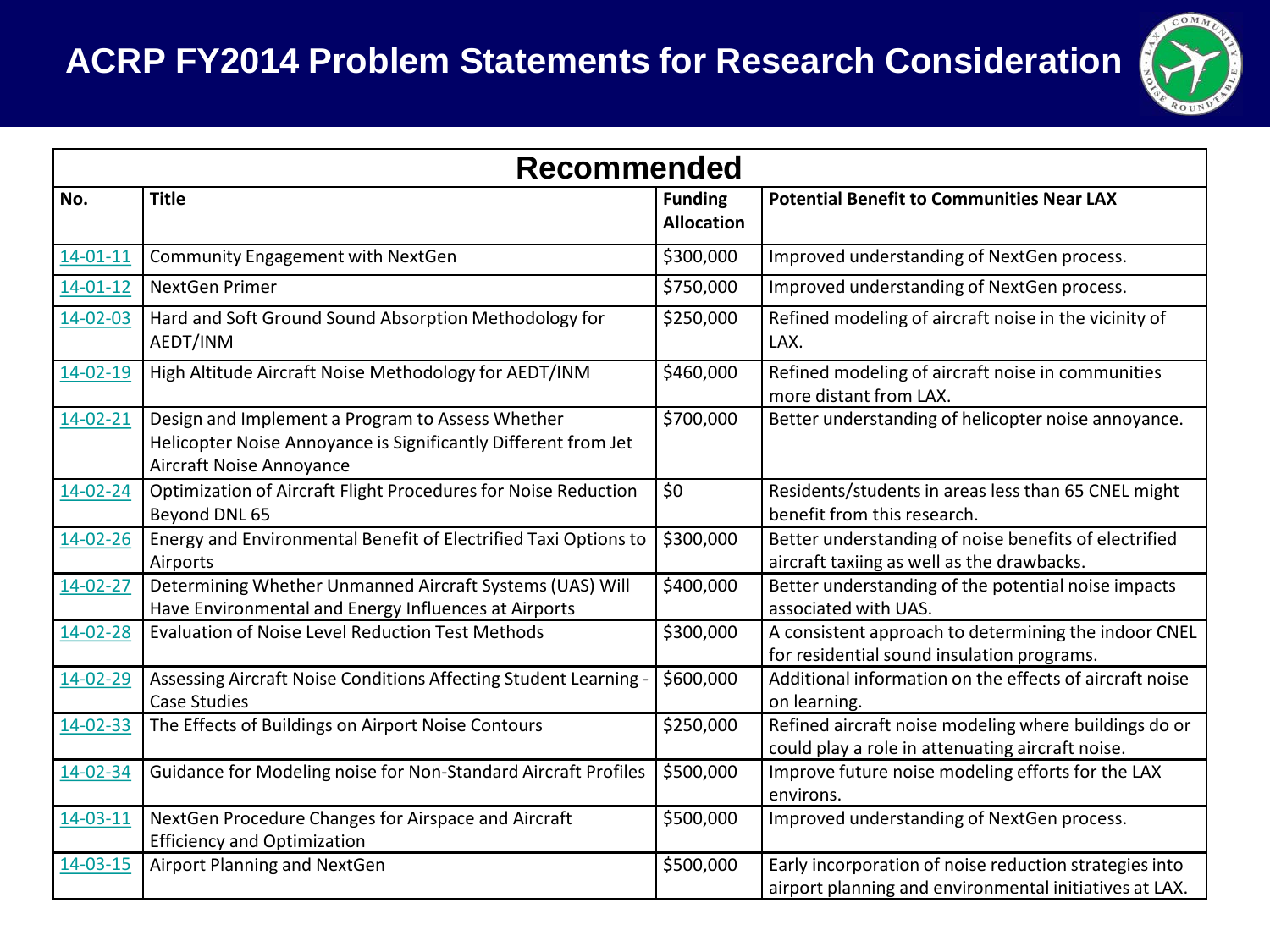#### **ACRP FY2014 Problem Statements for Research Consideration**



| <b>Not Recommended</b> |                                                                                                                  |                                     |                                                                                                                                                                   |  |
|------------------------|------------------------------------------------------------------------------------------------------------------|-------------------------------------|-------------------------------------------------------------------------------------------------------------------------------------------------------------------|--|
| No.                    | <b>Title</b>                                                                                                     | <b>Funding</b><br><b>Allocation</b> | <b>Potential Benefit to Communities Near LAX</b>                                                                                                                  |  |
| 14-01-06               | <b>Consistent Data Reporting by Airports</b>                                                                     | \$200,000                           | The noise benefits of this research effort are unclear.                                                                                                           |  |
| 14-01-09               | Managing Relationships with Airport Stakeholders, Partners,<br>and Users                                         | \$200,000                           | None. LAWA and LAX Community Noise Roundtable<br>already enjoy a mature, open relationship.                                                                       |  |
| 14-02-05               | Environmental Aircraft Landing Charges for Airport Local Air<br><b>Quality and Noise Management</b>              | \$0                                 | None. Noise-related landing fees are unlikely to be<br>transferable to the U.S.                                                                                   |  |
| 14-02-08               | Guidebook on Accommodating Engineless Taxiing at Airports                                                        | \$0                                 | Should engineless taxiing become commonplace at<br>LAX, a guidebook may be useful at that time.                                                                   |  |
| $14 - 02 - 12$         | Methodologies to Monetize Airport Level Energy and<br><b>Environmental Impacts</b>                               | \$0                                 | It is unclear that the proposed research would directly<br>benefit communities near LAX.                                                                          |  |
| $14 - 02 - 13$         | Improving/Revising Airport Noise Compatibility Planning (Part<br>150) with AEDT                                  | \$0                                 | None. The proposed research project is redundant of<br>efforts that will be undertaken by FAA.                                                                    |  |
| $14 - 02 - 14$         | Methodology to Improve AEDT Quantification of Terminal Area<br>Aircraft Performance                              | \$0                                 | None. The proposed research project is premature.                                                                                                                 |  |
| $14 - 02 - 18$         | Environmental and Capacity Interdependencies of Arrival,<br>Departure, and Surface Operations                    | \$0                                 | None. The proposed research project is unnecessary.                                                                                                               |  |
| 14-02-20               | Guidance to Assist Airports in Determining the Environmental<br>Benefits of Implementing Intersection Departures | \$0                                 | None. The proposed research project is unnecessary.                                                                                                               |  |
| $14 - 02 - 22$         | Aircraft Flight Simulator Tool for Modeling Flight Profiles                                                      | \$0                                 | None. The proposed research project is unnecessary.                                                                                                               |  |
| 14-02-23               | Optimization of Aircraft Fuel Consumption in the Terminal Area                                                   |                                     | Unclear. ACRP is an airport-focused research effort.<br>This research effort appears to be geared toward<br>airlines.                                             |  |
| 14-02-30               | Noise Measurement Procedure for Federally Funded Airport<br><b>Sound Insulation Programs</b>                     | \$0                                 | Similar to 14-02-28 at twice the cost. See 14-02-28<br>benefits.                                                                                                  |  |
| 14-03-06               | Develop NextGen Primer for Airports                                                                              | \$0                                 | Limited. There are other resources available or under<br>consideration for research that are likely to provide<br>the information covered by this proposed topic. |  |
| 14-03-12               | Aligning Community Expectations with Airport Roles                                                               | \$0                                 | Limited. May help some elected officials/community<br>members understand airline decision making.                                                                 |  |